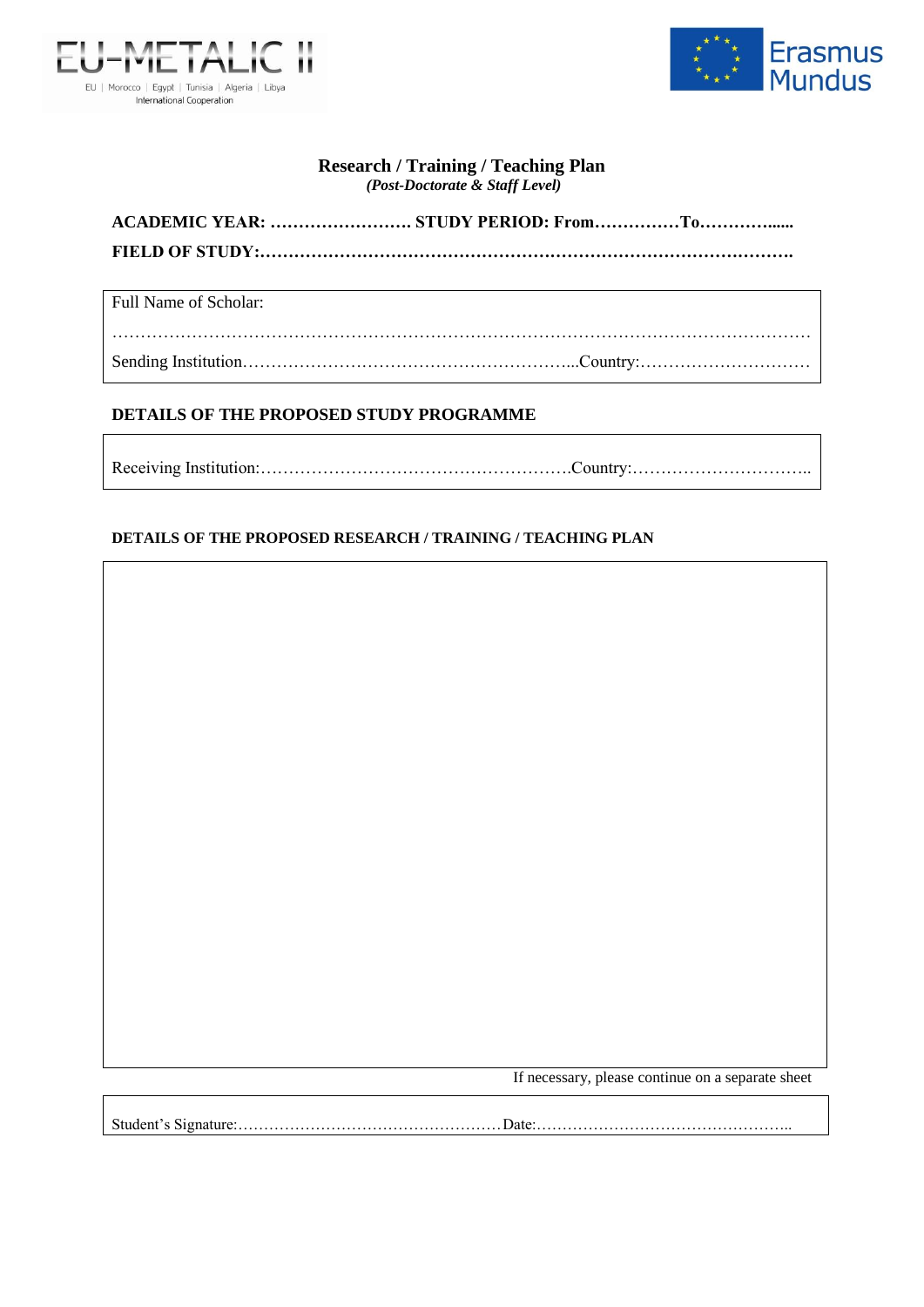We confirm that the proposed Research / Training / Teaching Plan is approved and will be recognised at our university once the student returns from his/her mobility.

|  | <b>Academic – Faculty/Department Level</b> |
|--|--------------------------------------------|
|  |                                            |

**EU-METALIC II Contact Person (Home Univ.)** 

………………………………………………. ……………………………………………….. Date: \_\_ \_/ \_\_ \_/ \_\_ \_\_ \_\_ \_\_ Date: \_ \_ \_/ \_\_ \_\_ / \_\_ \_\_ \_\_

| <b>RECEIVING INSTITUTION</b> (signatures to be obtained at start of mobility)                                    |  |
|------------------------------------------------------------------------------------------------------------------|--|
| We confirm that the proposed Research / Training / Teaching Plan is part of the curriculum at our university and |  |
|                                                                                                                  |  |
| <b>EU-METALIC II Contact Person (Host Univ.)</b>                                                                 |  |
|                                                                                                                  |  |
| Date: $\frac{1}{2}$ /                                                                                            |  |
|                                                                                                                  |  |

## **CHANGES TO ORIGINALLY PROPOSED RESEARCH / TRAINING / TEACHING PLAN**

If necessary, please continue on a separate sheet

Student's Signature:……………………………………………Date:…………………………………………. .